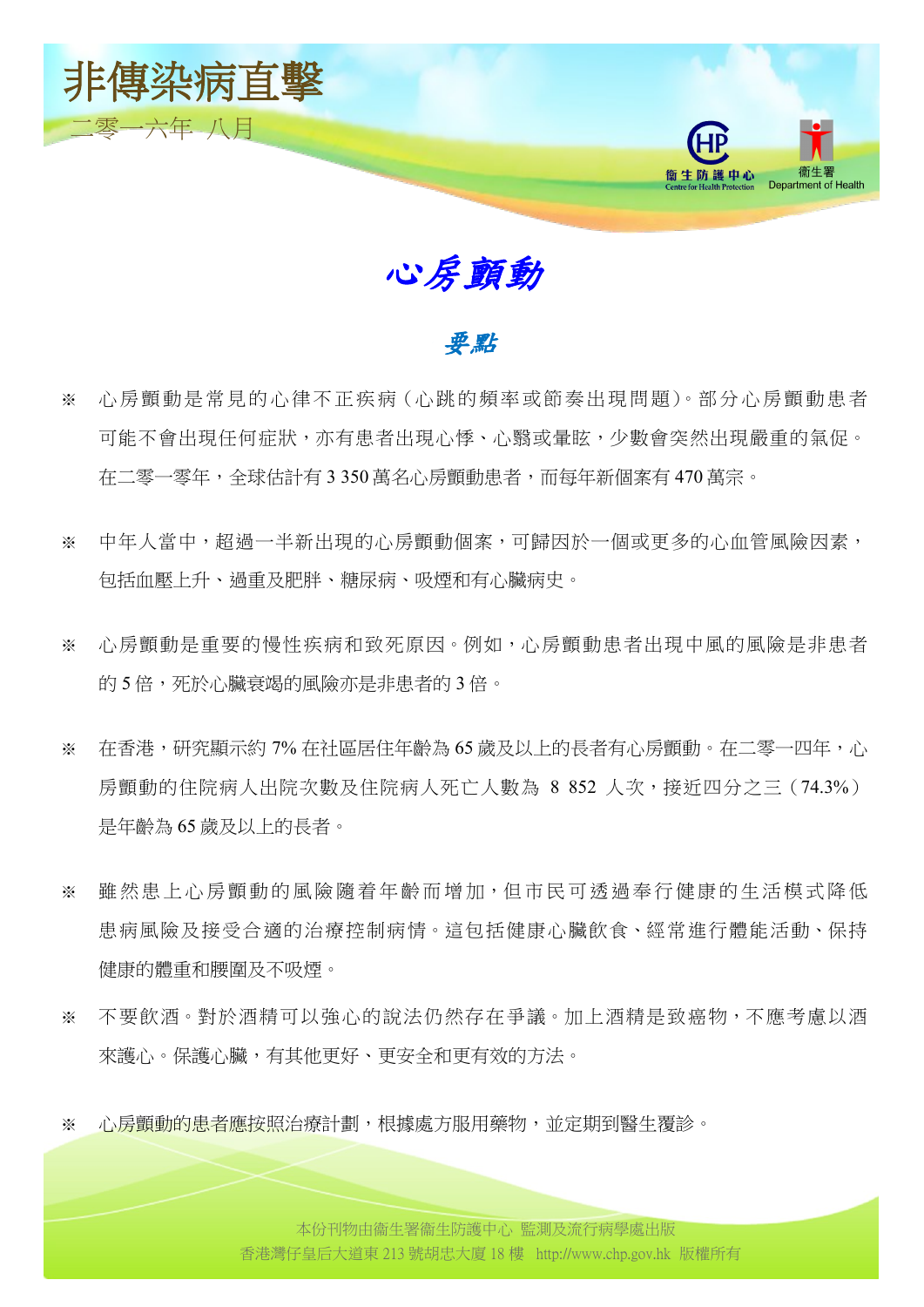# 心房顫動

心房顫動是常見的心律不正疾病(心跳的頻率 或節奏出現問題)。出現心房顫動時,電子脈衝 令心臟上半部的兩個腔室(心房)快速及不規則 地收縮,使血液未能完全地泵至心臟下半部的 兩個腔室(心室),而在心房內積聚。心房顫動 會降低心臟泵血的效率,增加血塊在心臟內 形成的風險,可導致心臟衰竭及中風等併發症 危及生命 <sup>1</sup>。部分心房顫動患者可能不會出現 任何症狀,亦有患者出現心悸、心翳或暈眩, 少數會突然出現嚴重的氣促 1,2。

根據心律不正的持續時間及狀況,心房顫動可 概括分為三大種類:陣發性、持續性及永久性 (圖 一)。陣 發 性 心 房 顫 動 持 續 的 時 間 不 超 過 七天,一般在二十四小時之内。持續性心房 顫動則持續超過七天,往往會導致永久性心房 顫動,後者即使進行治療,亦不能回復正常 心跳<sup>2。</sup>經過一段時間後,陣發性及持續性 心房顫動均可發展成永久性心房顫動,一年內 的病情惡化率由約 9%(由陣發性至永久性) 至 30%(由持續性至永久性)不等 <sup>3</sup>-<sup>5</sup>。一項國際 調查訪問了 9 816 名在過去 12 個月內出現至少 一次心房顫動的患者,結果顯示永久性心房 颤動佔整體患者約一半(49.6%),其次是 陣 發 性 心 房 顫 動 (26.5%) 及 持 續 性 心 房 顫動(23.8%)<sup>6</sup>。

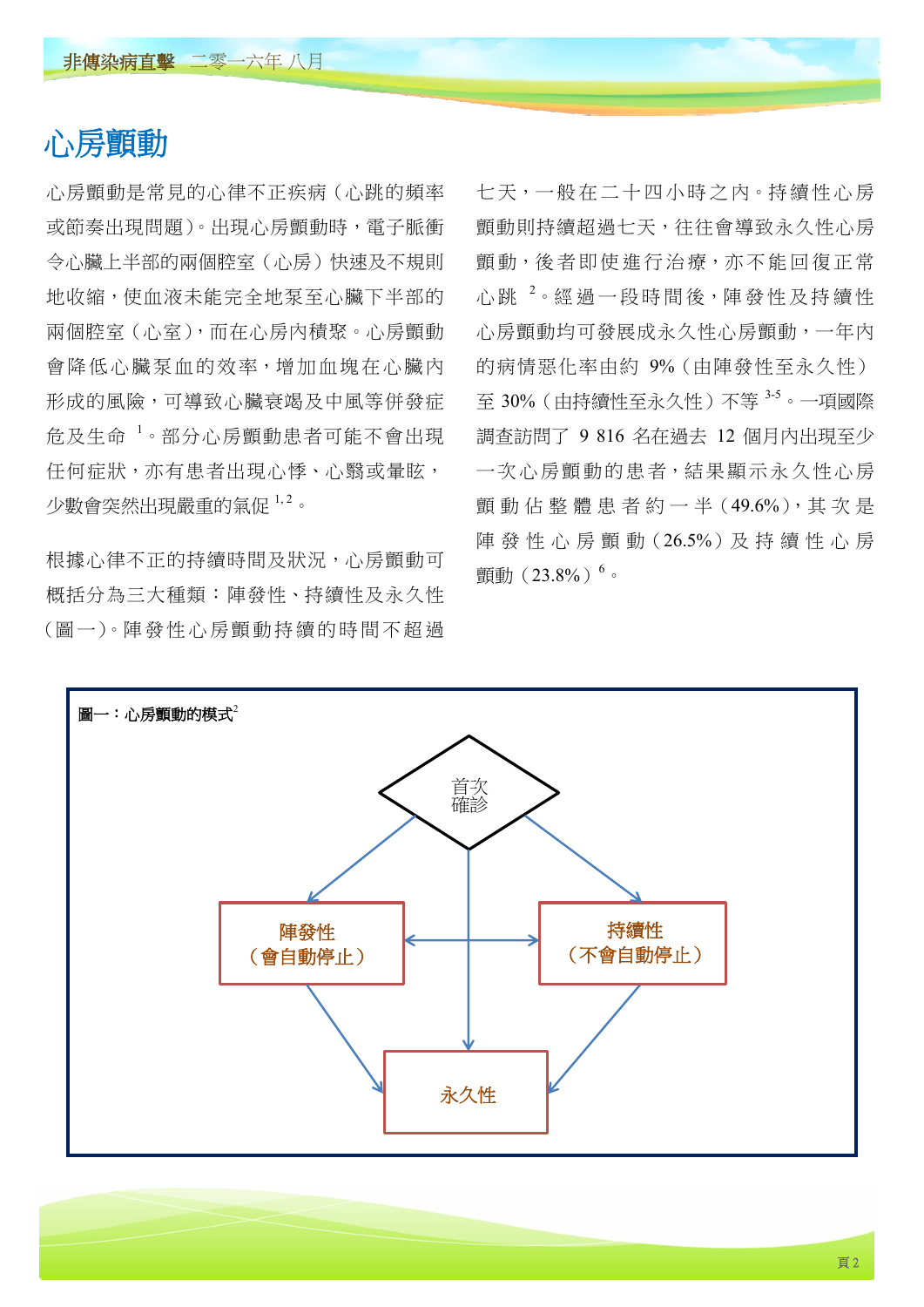#### 心房顫動的全球流行病學

#### 疾病負擔

一項系統性回顧分析了在一九九零至二零一零 年期間發表及在 二十 一個全球疾病負 擔區 域 進行以人口為基礎的研究,結果顯示心房顫動 的全球發病率、普遍率及整體負擔均逐步 上升(表一)<sup>7</sup>。導致全球的心房顫動負擔有所 增長的因素包括:全球人口漸趨老化、與此疾病 息息相關的風險因素更為普遍(例如肥胖及 高血壓)、醫學科技的發展令心房顫動更易 被發現,以及有心房顫動傾向的冠狀動脈疾病 及心臟衰竭患者的存活率得以改善 8, 9。在二零 一零年,全球估計有 3 350 萬名心房顫動患者 (2 090 萬名為 男性; 1260 萬名為女性)。每年的 新個案估計為 470 萬宗 (270 萬名為男性;  $200$  萬名為女性)<sup>7</sup>。

在西方國家,心房顫動是醫療費用的重要開支。 在美國,每名患者的每年直接成本估計為 10,100 至 14,200 美元,而西歐則為 450 至 3,000 歐元。 包括間接成本在內,成本會增加 20%。報告 顯示,住院服務及治療程序佔最大部分的成本, 佔平均總成本的 50% 至 70%。由於人口老化, 預計未來心房顫動的 患病成本亦會上升 <sup>10</sup>。

| 表一:一九九零年和二零一零年估計的心房顫動全球負擔 |  |
|---------------------------|--|
|                           |  |

|    |                      | 1990    | 2010     | 變化                  |
|----|----------------------|---------|----------|---------------------|
|    | 按年齡調整發病率 (每十萬人年)     |         |          |                     |
| 男: | 所有年齡                 | 60.7    | 77.5     | 27.7%<br>个          |
|    | 年齡 235歲              | 141.0   | 181.2    | 28.5%<br>个          |
| 女: | 所有年齡                 | 43.8    | 59.5     | 35.8%<br>$\uparrow$ |
|    | 年齡 235歲              | 102.0   | 139.7    | 37.0%<br>个          |
|    | 按年齡調整普遍率 (每十萬名人口)    |         |          |                     |
| 男: | 所有年齡                 | 569.5   | 596.2    | 个<br>4.7%           |
|    | 年齡 235歲              | 1 307.4 | 1 3 68.5 | 4.7%<br>个           |
| 女: | 所有年齡                 | 359.9   | 373.1    | 3.7%<br>$\uparrow$  |
|    | 年齡≥35歲               | 826.5   | 856.8    | 3.7%<br>个           |
|    | 按年齡調整死亡率 (每十萬名人口)    |         |          |                     |
| 男: | 所有年齡                 | 0.8     | 1.6      | $\uparrow$ 100.0%   |
|    | 年齡 235歲              | 1.9     | 3.8      | $\uparrow$ 100.0%   |
| 女: | 所有年齡                 | 0.9     | 1.7      | 88.9%<br>个          |
|    | 年齡 235歲              | 2.2     | 4.2      | 90.9%<br>$\uparrow$ |
|    | 按年齡調整傷殘調整壽命年(每十萬名人口) |         |          |                     |
| 男: | 所有年齡                 | 54.3    | 64.5     | 18.8%<br>个          |
|    | 年齡≥35歲               | 125.2   | 149.3    | 19.2%<br>个          |
| 女: | 所有年齡                 | 38.6    | 45.9     | 18.9%<br>个          |
|    | 年齡 > 35歲             | 89.3    | 106.8    | 19.6%<br>个          |
|    | 資源來源:二零一零年全球疾病負擔研究。  |         |          | 頁3                  |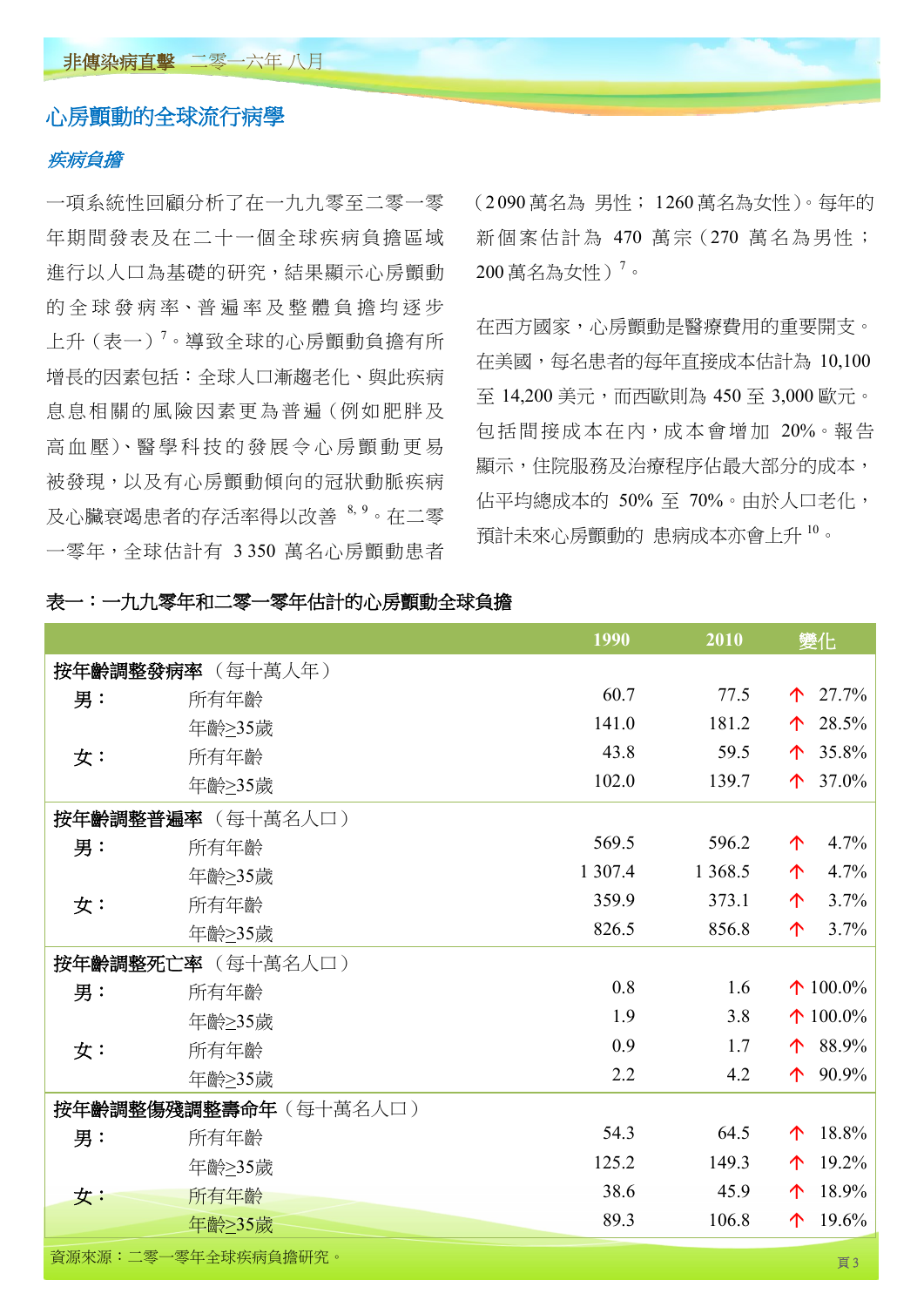#### 主要風險因素

研究結果顯示一些人口風險因素(例如年齡 ( 包 括 高 血 壓、冠 心 病、心 瓣 疾 病 和 充 血 性 增長、男性、有家族史及白種人)、心血管疾病 心 臟 衰 竭)、其 他 健 康 問 題(例 如 慢 性 腎 病、

行為 (例如吸煙及飲酒)均與心房顫動有關 甲狀腺功能亢進症、糖尿病、慢性阻塞性肺病 和睡眠呼吸障礙)、超重,以及某些健康相關  $(f)$ 格一) $11, 12$ 。

#### 方格一:心房顫動的主要風險因素

年齡增長 — 任何人士都可以患上心房顫動,但患病風險會隨著年齡增加。每增長十歲, 患上心房顫動的風險便會增加一倍<sup>13</sup>。例如,相比年齡介乎 65 至 69 歲及年齡介乎 55 至 59 歲 的男性,年齡介乎 75 至 79 歲的男性患上心房顫動的比率分別為兩倍及大於 5 倍'。

性別 — 男性患上心房顫動的風險較女性高出 50% <sup>13</sup>。

*心房顫動的家族史* — 心房顫動,尤其是早期發病的,有一定的家族遺傳傾向。與父母沒有 心房顫動病歷的人相比,父母至少一方有此病歷的人出現心房顫動的風險會增加 85% 14。

 $E   
 在族 — 與其他種族如黑人和亞洲人相比,白種人較常見患上心房顫 $^{\rm l1,\, l5}$ 。例如,美國發現白種人$ 在 50 歲時出現心房顫動的風險比非白種人增加 32% <sup>15</sup>。

*心血管疾病*,如高血壓、冠心病、心瓣疾病和充血性心臟衰竭 — 例如,美國弗雷明漢心臟 研究發現,患有充血性心臟衰竭、心瓣疾病和高血壓的男性出現心房顫動的風險分別是男性 非患者的 4.5 倍、1.8 倍 和 1.5 倍。女性方面,相關風險則是 5.9 倍、3.4 倍和 1.4 倍 13。

*慢性腎病* **—** 美國社區動脈粥狀硬化風險研究 (ARIC) 發現, 心房顫動的發病風險會隨着 腎功能惡化(基於估計的腎小球濾過率或蛋白尿水平)而增加<sup>16</sup>。美國另一項以人口為基礎的 隊列研究亦發現,患有慢性腎病的患者出現心房顫動的風險約是非慢性腎病患者的 1.5 至 2.9 倍,風險視乎本身慢性腎病的嚴重程度(或階段)而定 $^{17}$ 。

*甲狀腺功能亢進症* — 丹麥一項以人口為基礎的普通科病人隊列研究發現,與甲狀腺功能 正常的人相比,患有亞臨床甲狀腺亢進症和顯性甲狀腺功能亢進症的病人出現心房顫動 的風險分別增加 31% 和 42% <sup>18</sup>。

*糖尿病* **—** 一項以隊列及病例對照研究的綜合分析發現,糖尿病患者比非患者出現心房顫動 的風險增加 39%<sup>19</sup>。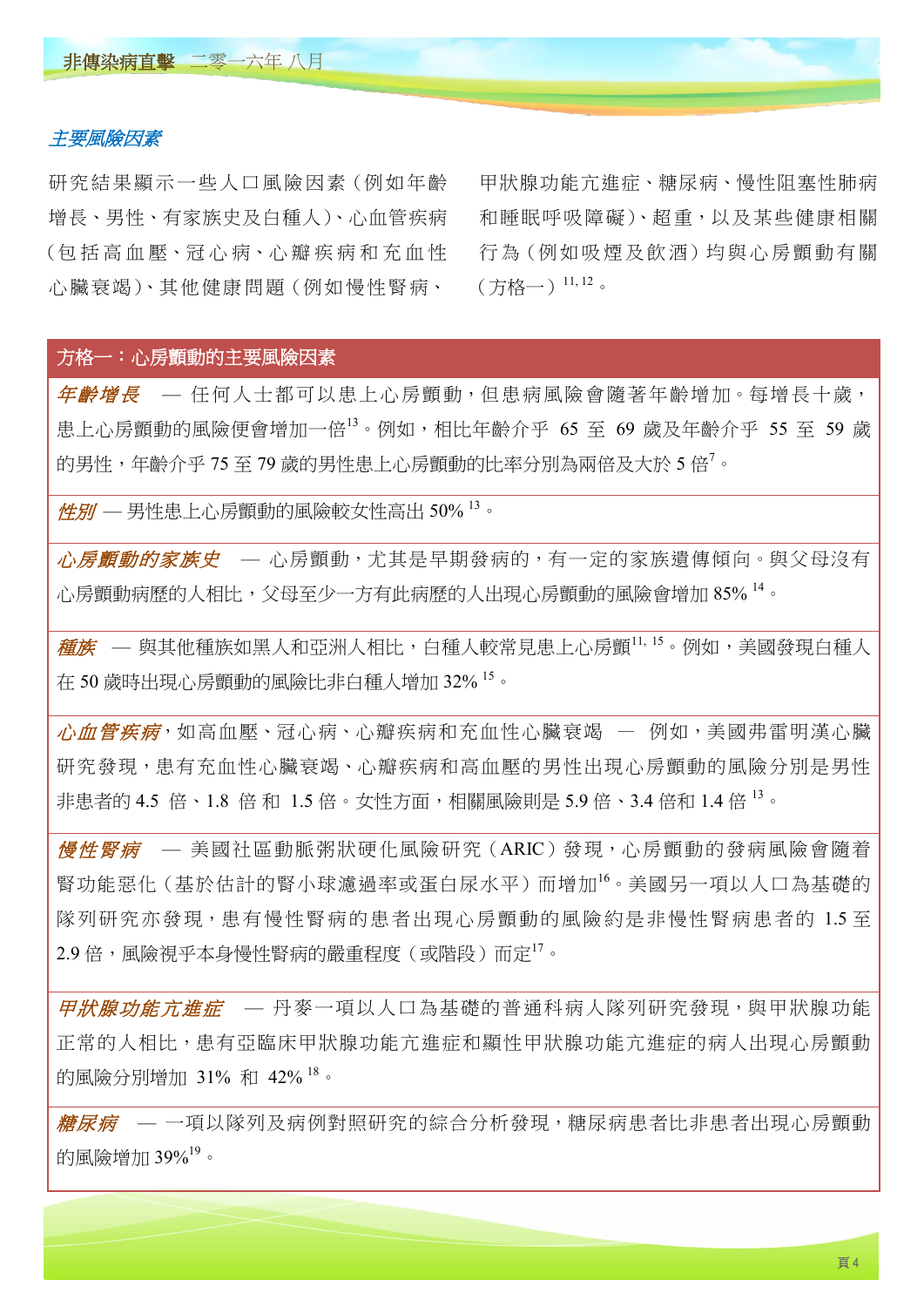非傳染病直擊 二零一六年 八月

# 方格一:心房顫動的主要風險因素(續)  $\overline{\textit{th} \textit{m}}\textit{m}$ ,如慢性阻塞性肺病 $^{20,21}$  — 瑞典馬爾默預防計劃報告指出,男性第一秒用力呼出量 (FEV1)和用力呼出肺活量(FVC)每下降一公升會分別使心房顫動的風險增加 20% 和 8%。 就女性而言,相關風險則增加 39% 和 20% 20。

**歴眠呼吸障礙**,例如在睡眠中的出現窒息可能會誘發陣發性心房顫動11 — 美國睡眠及心臟 健康研究報告指出,患有睡眠呼吸障礙的病人出現心房顫動的風險是沒有睡眠呼吸障礙 人士的 4倍 $22$ 。

*過重及肥胖* — 過重(體重指標介乎 25.0 至 30.0 以下)及肥胖(體重指標 30 或以上)的男性 出現心房顫動的風險分別比正常體重的男性增加 40% 和 71%。在女性中,過重及肥胖的相關 風險則增加 44% 和 101% 23。

*吸煙* — ARIC研究指出,吸煙人士出現心房顫動的風險是從不吸煙者的兩倍。已戒煙人士和 曾經吸煙人士的相關風險則分別增加 32% 和 58% <sup>24</sup>。

*飲酒 —* 與不飲酒人士相比,每日飲一杯(12克酒精)、兩杯、三杯、四杯和五杯的飲酒人士 出現心房顫動的風險分別增加 8%、17%、26%、36% 和 47%。這些結果顯示即使飲中等分量 的酒亦會增加患上心房顫動的風險<sup>25</sup>。

#### 對健康的影響

心房顫動患者出現心肌梗塞 (心臟病發)的 增加出現心房顫動的風險,而心房顫動亦會 心 房 顫 動 是 重 要 的 慢 性 疾 病 和 致 死 原 因。 心房顫動會損害心臟功能和增加中風風險。 美國一項大型隊列研究報告指出, 在不受 冠心病風險因素和潛在混雜因素的影響下, 風險會比非患者增加 70%<sup>26</sup>。心 臟 衰 竭 會 加重心臟衰竭症<sup>2。</sup>相比沒有患上心房顫動 的人士,心房顫動患者出現和死於心臟衰竭 的風險分別為 11 倍和 3 倍,而中風的風險 亦高達 5 倍 27, 28。認知功能障礙,包括血管性 認 知 障 礙 症, 都 可 能 與 心 房 顫 動 有 關。

 一項針對八個前瞻 性觀察研究的綜合分析 發現,心房顫動患者出現認知障礙症的風險 增加了  $42\%^{29}$ 。

 總 體 而 言,一 項 有 關 三 十 個 隊 列 研 究 的 系統性回顧及綜合分析發現,患有心房顫動 的女性和男性的全因死亡風險分別比女性 和男性非患者增加 69% 和 47%。與男性患者 相比,心 房 顫 動 女 性 患 者 的 全 因 死 亡 風 險 高  $12\%^{30}$ 。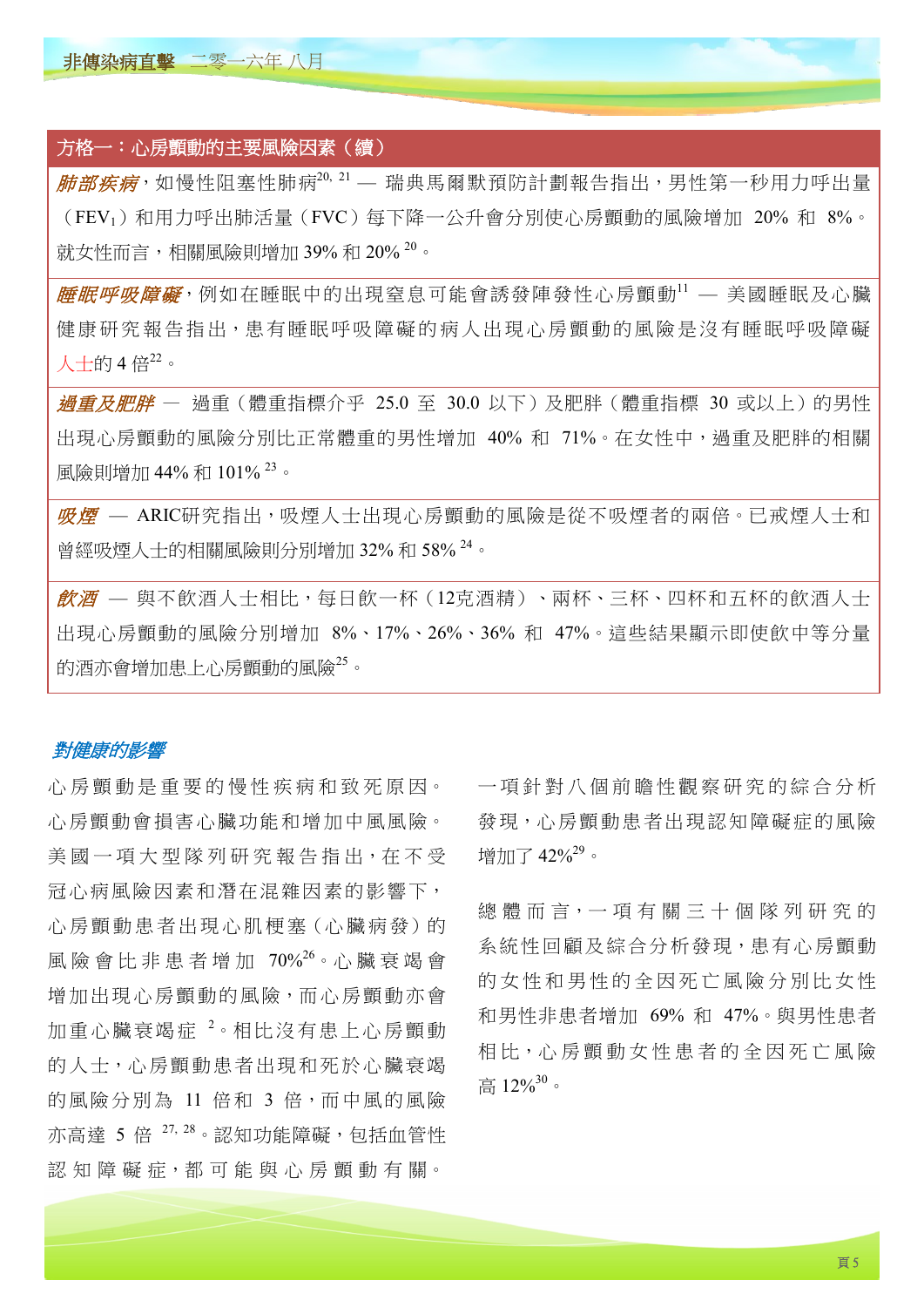#### 本港情況

心房顫動是香港常見的心律不正疾病,尤其 是沒有病徵的長者。在二零一三/一四年度進行 的一項心房顫動篩查計劃,使用了手提心電圖 設備,為 1 581 名在社區居住年齡為 65 歲及 以上的長者進行檢查,發現 7% 的長者患有 心房顫動 $31$ 。

如 表 二 所 示,心 房 顫 動 的 住 院 病 人 出 院 及 死 亡 整 體 粗 率 由 二 零 零 七 年 每 十 萬 名 人 口 的 93.8 人次,上升至二零一四年每十萬名人口的 122.2 人次。在二零一四年,心房顫動的住院病人 出院次數及住院病人死亡人數為 8 852 人次, 接近四分之三(74.3%)是年齡為 65 歲及以上 的長者 <sup>32</sup>。

#### 預防及控制心房顫動

雖然患上心房顫動的風險隨着年齡而增加, 但市民可透過奉行健康的生活模式降低患病 風險及接受合適的治療控制病情 33。美國 ARIC 研究顯示高達 56.5% 的新發心房顫動的中年 病例可歸因於一個或更多的心血管風險因素, 包括血壓上升、過重及肥胖、糖尿病、吸煙和 有心臟病史 <sup>34</sup>。另一方面,一項瑞典前瞻性研究 顯示,綜合四個健康生活模式因素(即維持 適中體重、恆常運動、不飲酒或低飲酒量及 不吸煙)與降低心房顫動風險一半有關 35。

|     | 2007    | 2014    | 變化                |
|-----|---------|---------|-------------------|
| 男性  |         |         |                   |
| 人次  | 2947    | 4 1 8 9 | $\uparrow$ 42.1%  |
| 粗率* | 89.7    | 125.2   | $\uparrow$ 39.6%  |
| 女性  |         |         |                   |
| 人次  | 3 5 4 1 | 4 6 6 3 | $\uparrow$ 31.7%  |
| 粗率* | 97.5    | 119.7   | $\uparrow$ 22.8%  |
| 整體  |         |         |                   |
| 人次  | 6488    | 8 8 5 2 | $\uparrow$ 36.4%  |
| 粗率* | 93.8    | 122.2   | $\uparrow 30.3\%$ |

#### 表二:二零零七年和二零一四年按性別劃分,心房顫動在公立和私家醫院的住院病人出院及死亡情況

註:\*以該性別每十萬名人口計算。

資料來源:醫院管理局、衞生署和政府統計處。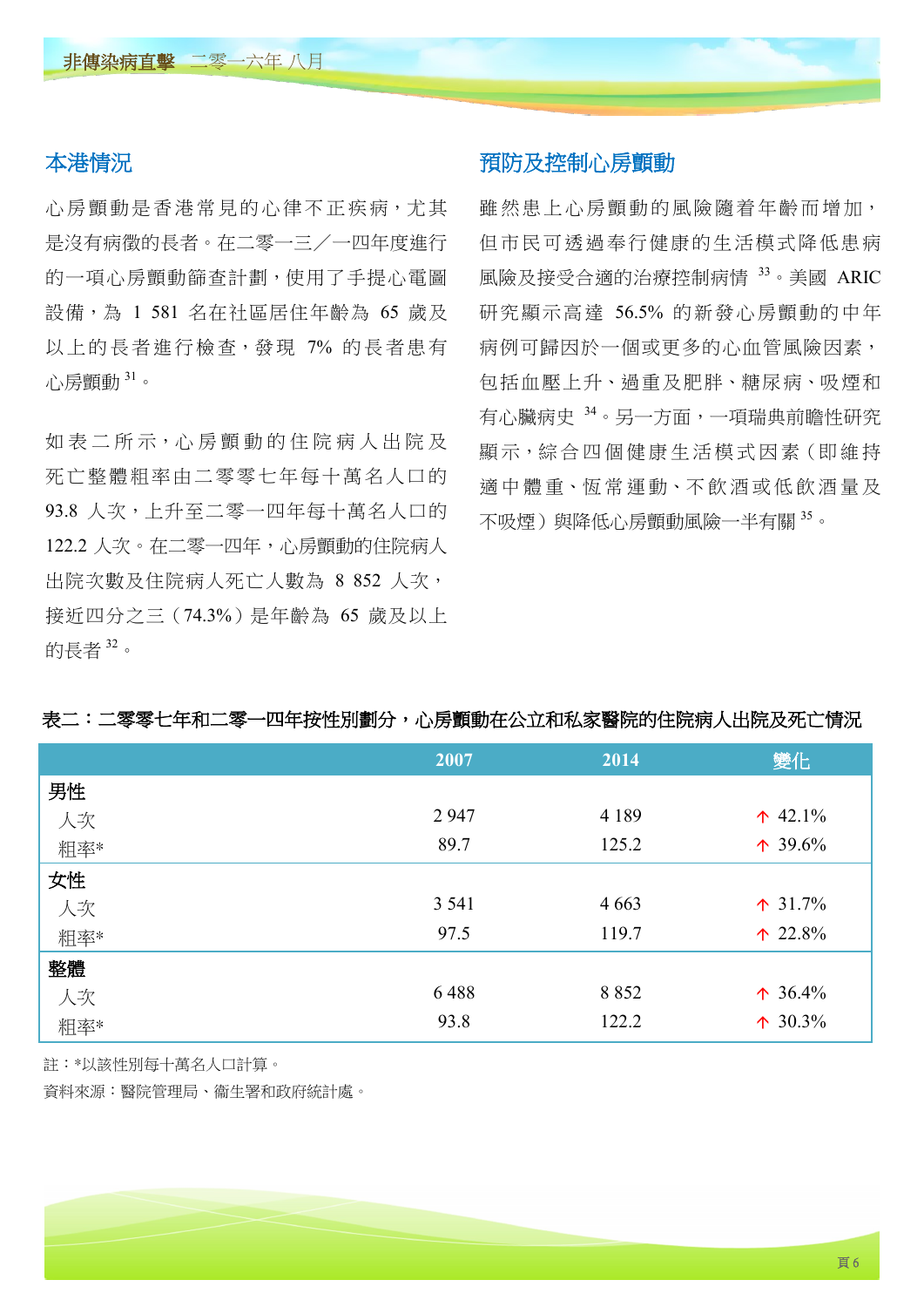#### 非傳染病直擊 二零一六年 八月

要減少心房顫動的疾病負擔,透過第一級預防 策略減少心血管風險因素至為重要,這包括:

- 健康心臟飲食,要低飽和脂肪及低反式 脂肪低鹽和低糖,以及包含豐富的水果、 蔬菜和全穀物類;
- 經常進行體能活動;
- 維持健康的體重及腰圍。就香港的華裔 成年人而言,體重指標應介乎 18.5 至 22.9 公斤/米 <sup>2</sup>,而男性的腰圍應體少於 90 厘米 (約 36 吋),女性應少於 80 厘米(約 32 吋);
- 不吸煙;
- 不要飲酒。請注意,對於酒精可以強心的 說法仍然存在爭議。加上酒精是致癌物, 不應考慮以酒來護心。保護心臟,有其他 更好、更安全和更有效的方法。

心房顫動的治療方法因人而異,會就心房顫動 的種類、臨床表現、患者的健康狀況和風險 而 有 所 不 同。兩 個 重 要 的 治 療 目 標 包 括 (1)控 制 心 跳 或 心 律 和(2)預 防 血 栓 栓 塞 如中風<sup>2</sup>。除了奉行心臟健康的生活模式外, 患者應按照治療計劃,根據處方服用藥物, 並定期到醫生覆診。

公 眾 可 於 衞 生 署 基 層 醫 療 統 籌 處 建 立 的 「基 層 醫 療 指 南」 (<www.familydoctor.gov.hk>) 尋找合適的家庭醫生。

|                                  | 中華人民共和國香港特別行政區政府<br>The Government of the Hong Kong Special Administrative Region<br>of the People's Republic of China |                             |        |        |                |                |   |                           |  |
|----------------------------------|------------------------------------------------------------------------------------------------------------------------|-----------------------------|--------|--------|----------------|----------------|---|---------------------------|--|
|                                  | TEXT ONLY 繁體純文字 簡體純文字<br>ENGLISH   繁體版   简体版   ~                                                                       |                             |        |        |                |                |   |                           |  |
| 基層醫療指南<br>www.pcdirectory.gov.hk |                                                                                                                        |                             |        |        |                |                |   |                           |  |
|                                  |                                                                                                                        | R                           |        | м      |                |                |   | <b>Bez</b><br><b>Caps</b> |  |
|                                  |                                                                                                                        |                             |        | C      | $\overline{A}$ | $\overline{R}$ | E |                           |  |
|                                  | D                                                                                                                      | E<br>$\mathsf{R}$<br>基<br>層 | C<br>醫 | т<br>療 | $\circ$<br>指   | R<br>南         | Y |                           |  |
|                                  |                                                                                                                        |                             |        |        |                |                |   | $-$ Enter                 |  |
|                                  |                                                                                                                        |                             |        |        |                |                |   |                           |  |
| <b>Department of Health</b>      |                                                                                                                        |                             |        |        |                |                |   |                           |  |
|                                  |                                                                                                                        |                             |        |        |                |                |   |                           |  |

「基 層 醫 療 指 南」的 流 動 應 用 程 式 可 以 通過掃描以下二維條碼在蘋果 App Store 和 Google Play Store 下載。



(蘋果 App Store)



(Google Play Store)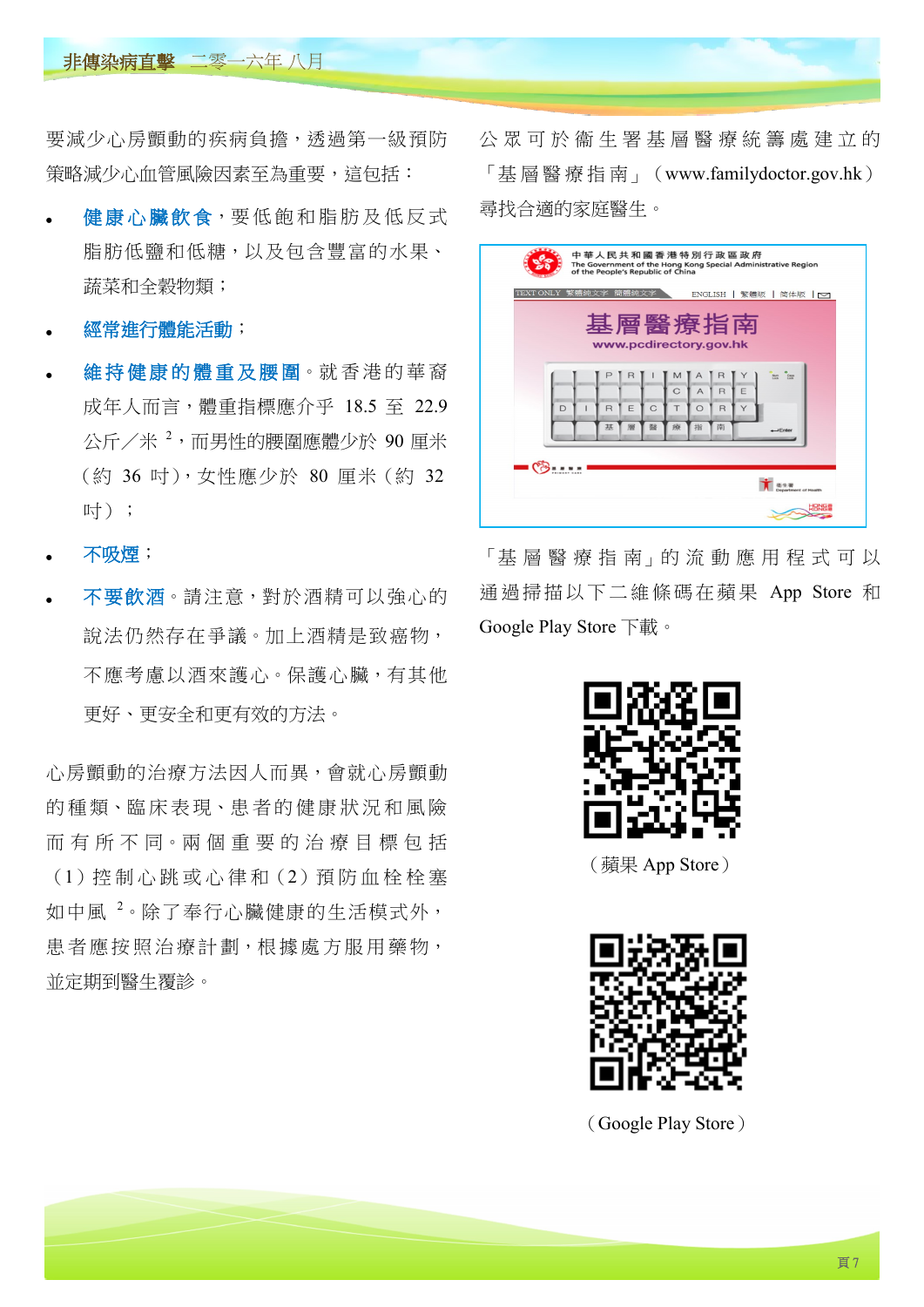#### 參考資料

- 1. Torpy JM, Lynm C, Glass RM. JAMA patient page. Atrial fibrillation. JAMA 2010; 303(4):380.
- 2. Fuster V, Ryden LE, Cannom DS, et al. 2011 ACCF/AHA/HRS focused updates incorporated into the ACC/AHA/ESC 2006 guidelines for the management of patients with atrial fibrillation: a report of the American College of Cardiology Foundation/ American Heart Association Task Force on practice guidelines. Circulation 2011; 123(10):e269-367.
- 3. De Vos CB, Breithardt G, Camm AJ, et al. Progression of atrial fibrillation in the registry on cardiac rhythm disorders assessing the control of atrial fibrillation cohort: clinical correlates and the effect of rhythm-control therapy. Am Heart J 2012; 163(5):887-93.
- 4. Kerr CR, Humphries KH, Talajic M, et al. Progression to chronic atrial fibrillation after the initial diagnosis of paroxysmal atrial fibrillation: results from the Canadian Registry of Atrial Fibrillation. Am Heart J 2005; 149(3):489-96.
- 5. Nieuwlaat R, Prins MH, Le Heuzey JY, et al. Prognosis, disease progression, and treatment of atrial fibrillation patients during 1 year: follow-up of the Euro Heart Survey on atrial fibrillation. Eur Heart J 2008; 29(9):1181-9.
- 6. Chiang CE, Naditch-Brule L, Murin J, et al. Distribution and risk profile of paroxysmal, persistent, and permanent atrial fibrillation in routine clinical practice: insight from the real-life global survey evaluating patients with atrial fibrillation international registry. Circ Arrhythm Electrophysiol 2012; 5(4):632-9.
- 7. Chugh SS, Havmoeller R, Narayanan K, et al. Worldwide epidemiology of atrial fibrillation: a Global Burden of Disease 2010 Study . Circulation 2013; 129(8):837-47.
- 8. Alonso A, Bengtson LG. A rising tide: the global epidemic of atrial fibrillation. Circulation 2014; 129(8):829-30.
- 9. Chugh SS, Roth GA, Gillum RF, Mensah GA. Global burden of atrial fibrillation in developed and developing nations. Glob Heart 2014; 9(1):113-9.
- 10. Wolowacz SE, Samuel M, Brennan VK, et al. The cost of illness of atrial fibrillation: a systematic review of the recent literature. Europace 2011; 13(10):1375-85.
- 11. Estes NA, 3rd, Sacco RL, Al-Khatib SM, et al. American Heart Association atrial fibrillation research summit: a conference report from the American Heart Association. Circulation 2011; 124 (3):363-72.
- 12. Sanoski CA. Clinical, economic, and quality of life impact of atrial fibrillation. J Manag Care Pharm 2009; 15(6 Suppl B):S4-9.
- 13. Benjamin EJ, Levy D, Vaziri SM, et al. Independent risk factors for atrial fibrillation in a population-based cohort. The Framingham Heart Study. JAMA 1994; 271(11):840-4.
- 14. Fox CS, Parise H, D'Agostino RB, Sr., et al. Parental atrial fibrillation as a risk factor for atrial fibrillation in offspring. JAMA 2004; 291(23):2851-5.
- 15. Dewland TA, Olgin JE, Vittinghoff E, Marcus GM. Incident atrial fibrillation among Asians, Hispanics, blacks, and whites. Circulation 2013; 128(23):2470-7.
- 16. Alonso A, Lopez FL, Matsushita K, et al. Chronic kidney disease is associated with the incidence of atrial fibrillation: the Atherosclerosis Risk in Communities (ARIC) study. Circulation 2011; 123 (25):2946-53.
- 17. Baber U, Howard VJ, Halperin JL, et al. Association of chronic kidney disease with atrial fibrillation among adults in the United States: REasons for Geographic and Racial Differences in Stroke (REGARDS) Study. Circ Arrhythm Electrophysiol 2011; 4(1):26-32.
- 18. Selmer C, Olesen JB, Hansen ML, et al. The spectrum of thyroid disease and risk of new onset atrial fibrillation: a large population cohort study. BMJ 2012; 345:e7895.
	- 19. Huxley RR, Filion KB, Konety S, Alonso A. Meta-analysis of cohort and case-control studies of type 2 diabetes mellitus and risk of atrial fibrillation. Am J Cardiol 2011; 108(1):56-62.
	- 20. Johnson LS, Juhlin T, Engstrom G, Nilsson PM. Reduced forced expiratory volume is associated with increased incidence of atrial fibrillation: the Malmo Preventive Project. Europace 2014; 16 (2):182-8.
	- 21. Li J, Agarwal SK, Alonso A, et al. Airflow obstruction, lung function, and incidence of atrial fibrillation: the Atherosclerosis Risk in Communities (ARIC) study. Circulation 2014; 129(9): 971-80.
	- 22. Mehra R, Benjamin EJ, Shahar E, et al. Association of nocturnal arrhythmias with sleep-disordered breathing: The Sleep Heart Health Study. Am J Respir Crit Care Med 2006; 173(8):910-6.
	- 23. Wanahita N, Messerli FH, Bangalore S, et al. Atrial fibrillation and obesity--results of a meta-analysis. Am Heart J 2008; 155(2):310-5.
	- 24. Chamberlain AM, Agarwal SK, Folsom AR, et al. Smoking and incidence of atrial fibrillation: results from the Atherosclerosis Risk in Communities (ARIC) study. Heart Rhythm 2011; 8(8):1160-6.
	- 25. Larsson SC, Drca N, Wolk A. Alcohol consumption and risk of atrial fibrillation: a prospective study and dose-response metaanalysis. J Am Coll Cardiol 2014; 64(3):281-9.
	- 26. Soliman EZ, Safford MM, Muntner P, et al. Atrial fibrillation and the risk of myocardial infarction. JAMA Intern Med 2014; 174  $(1)$  $\cdot$ 107-14
	- 27. McManus DD, Rienstra M, Benjamin EJ. An update on the prognosis of patients with atrial fibrillation. Circulation 2012; 126 (10):e143-6.
	- 28. Zoni-Berisso M, Lercari F, Carazza T, Domenicucci S. Epidemiology of atrial fibrillation: European perspective. Clin Epidemiol 2014; 6:213-20.
	- 29. Santangeli P, Di Biase L, Bai R, et al. Atrial fibrillation and the risk of incident dementia: a meta-analysis. Heart Rhythm 2012; 9 (11):1761-8.
	- 30. Emdin CA, Wong CX, Hsiao AJ, et al. Atrial fibrillation as risk factor for cardiovascular disease and death in women compared with men: systematic review and meta-analysis of cohort studies. BMJ 2016; 352:h7013 doi:10.1136/bmj.h7013.
	- 31. 香港特別行政區:香港中文大學醫學院。新聞稿(二零一五年 一月二十七日):中大提倡結合房顫篩查及藥物教育助長者 減低中風風險。
	- 32. 香港特別行政區:醫院管理局、衞生署和政府統計處。 二零零七年和二零一四年住院病人統計數字。
	- 33. Menezes AR, Lavie CJ, De Schutter A, et al. Lifestyle modification in the prevention and treatment of atrial fibrillation. Prog Cardiovasc Dis 2015; 58(2):117-25.
	- 34. Huxley RR, Lopez FL, Folsom AR, et al. Absolute and attributable risks of atrial fibrillation in relation to optimal and borderline risk factors: the Atherosclerosis Risk in Communities (ARIC) study. Circulation 2012; 123(14):1501-8.
	- 35. Larsson SC, Drca N, Jensen-Urstad M, Wolk A. Combined impact of healthy lifestyle factors on risk of atrial fibrillation: Prospective study in men and women. Int J Cardiol 2016; 203:46-9.